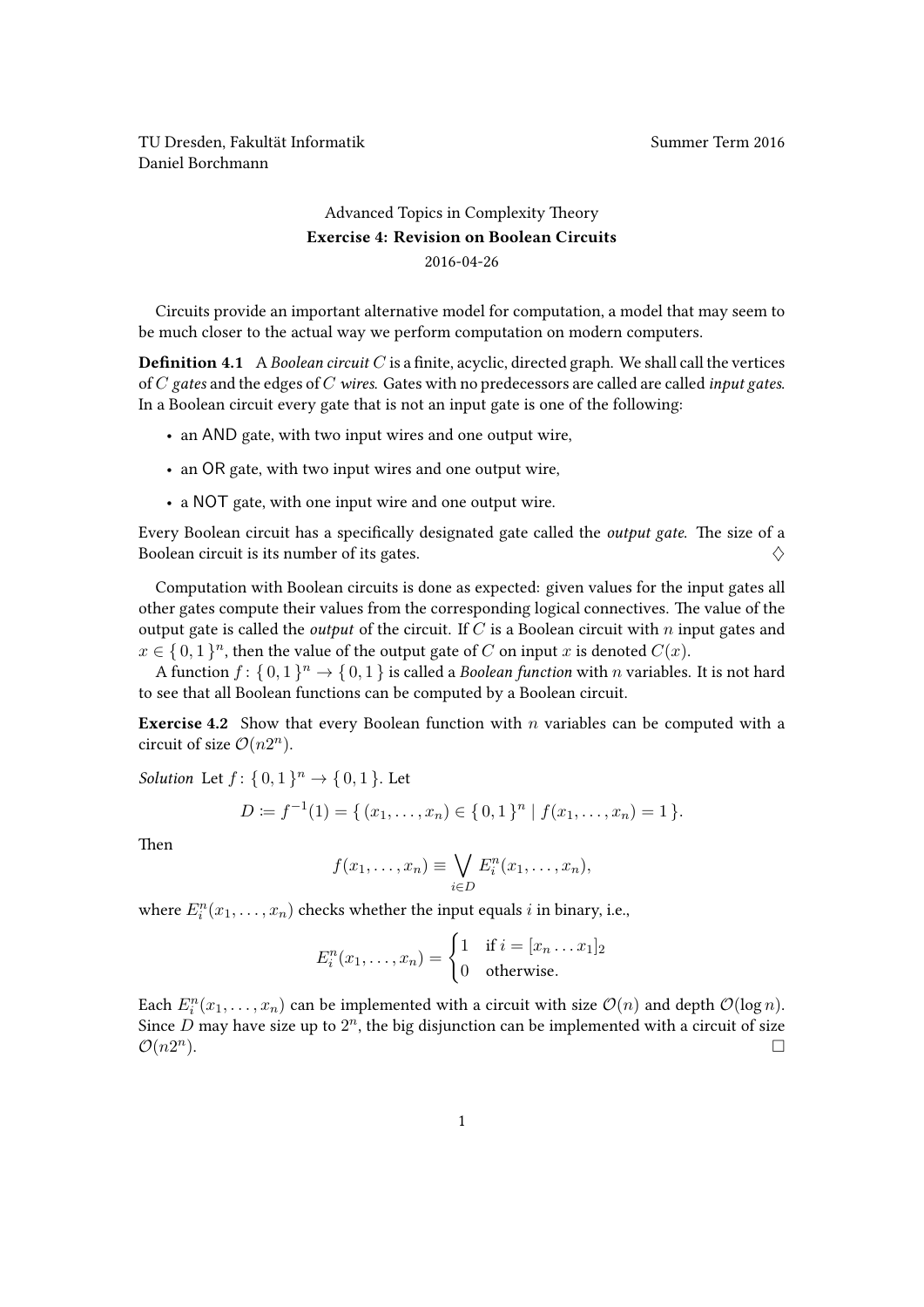To decide languages using circuits it is not enough to provide only one circuit. The problem here is that each circuit has a fixed number of inputs, and thus can only decide a finite number of words. To be able to decide infinite languages one has to use a different circuit for each input length.

**Definition 4.3** A circuit family is a sequence  $(C_n | n \in \mathbb{N})$  of circuits where each circuit  $C_n$ has exactly *n* input gates. A circuit family  $(C_n | n \in \mathbb{N})$  is *f*-size bounded for some function  $f: \mathbb{N} \to \mathbb{N}$  if for each  $n \in \mathbb{N}$  the size of  $C_n$  is at most  $f(n)$ .

Let  $L \subseteq \{0,1\}^*$ . A circuit family *decides* L if for each  $x \in \{0,1\}^*$  we have

$$
x \in L \iff C_{|x|}(x) = 1.
$$

We say that L has circuit complexity  $t(n)$  if L can be decided by a  $t(n)$ -size bounded circuit family.  $\diamondsuit$ 

It can be shown that circuits can efficiently simulate Turing machine computations.

**Theorem 4.4** Let  $L \in \text{DTime}(t(n))$ . Then L has circuit complexity  $\mathcal{O}(t(n)^2)$  and these circuits can be computed in polynomial time in the length of the input.

The main idea of the proof is quite easy: using a suitable Turing machine  $M$  to decide  $L$ , one represents the tableau of the computation of  $M$  on inputs of length  $n$  using a circuit. Since the tableau has quadratic size in the runtime of  $M$ , the size of the resulting circuit will also be quadratic.

On the other hand, the technical details of the proof are intriguing. See Theorem 9.30 of Sipser for more.

One can use this theorem to show that the following problem is NP-complete:

CircuitSAT := { $\langle C \rangle$  | C a satisfiable Boolean circuit }.

Here, a circuit  $C$  is called satisfiable if there exists some input  $x$  of the correct length such that  $C(x) = 1.$ 

Exercise 4.5 Show that CircuitSAT is NP-complete.

Using the NP-completeness of CircuitSAT we can provide an alternative proof that SAT is NP-complete.

Exercise 4.6 Show that CircuitSAT can be reduced to SAT in polynomial time.

One can define an analog to P that uses polynomial-sized circuits instead of polynomial time Turing machines.

**Definition 4.7** The class  $P/poly$  is the class of all languages with polynomial circuit complexity.  $\Diamond$